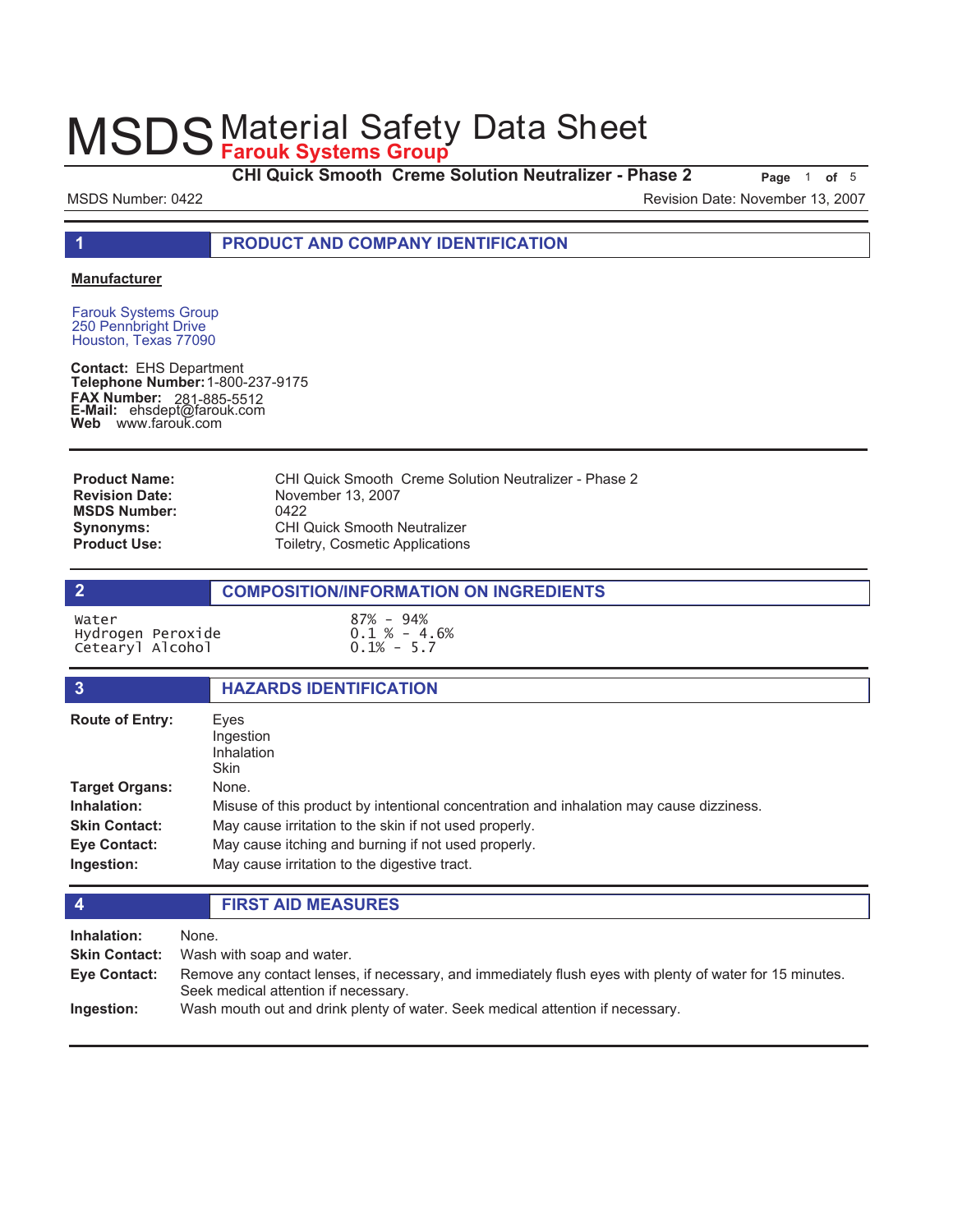**CHI Quick Smooth Creme Solution Neutralizer - Phase 2 Page 2 of 5** 

MSDS Number: 0422 Revision Date: November 13, 2007

**5 FIRE FIGHTING MEASURES**

FLASHPOINT AND METHOD: Not applicable FLAMMABLE LIQUIDS: Not available. AUTO IGNITION TEMP: None. FLAMMABLE CLASS: None. BURNING RATE OF SOLID:

Not available

GENERAL HAZARDS: Evacuate personnel downwind of fire to avoid inhalation of fumes and smoke. EXTINGUISHING METHODS: Chemical type foam, CO2(Carbon Dioxide), Dry Chemical, Water Fog HAZARDOUS COMBUSTION PRODUCTS: None.

FIRE FIGHTING PROCEDURES: This product is not flammable.However, hazardous decomposition and combustion products may be formed in a fire situation. Cool exposed containers with water spray to prevent overheating.

FIRE FIGHTING EQUIPMENT: Respiratory and eye protection are required for fire fighting personnel. Full protective equipment (Bunker Gear) and self contained breathing apparatus (SCBA) should be used for all indoor fires and significant outdoor fires. For small outdoor fires, which may be easily extinguished with a portable fire extinguisher, use of a SCBA may not be needed.

# **6 ACCIDENTAL RELEASE MEASURES**

SMALL SPILL: When a spill occurs, use absorbent material on the substance. Dispose of the material according to all local, state and federal regulations. Always use an absorbent material when cleaning up a spill.

ENVIRONMENTAL PRECAUTIONS: Avoid run-off or release into sewers, stormdrains and waterways.

GENERAL PRECAUTIONS: Remove containers away from flammable materials.

### **7 HANDLING AND STORAGE**

Use appropriate personal protective equipment as specified in Section 8. Handle in a manner consistent with good household/personal techniques and practices. **Handling Precautions:** Keep containers/bottles securely sealed when not in use. Store in cool/dry conditions that do not exceed room temperature. Try to store product in temperatures between 40°F to 90° F. **Storage Requirements:**

### **8 EXPOSURE CONTROLS/PERSONAL PROTECTION**

| <b>Engineering Controls:</b>      | These recommendations provide general guideance for handling this product safely. Because<br>specific use conditions may vary, safety procedures should be developed for each specific<br>application of this product. When developing procedures, always consider potential waste,<br>disposal and personal safety issues. |
|-----------------------------------|-----------------------------------------------------------------------------------------------------------------------------------------------------------------------------------------------------------------------------------------------------------------------------------------------------------------------------|
| <b>Protective Equipment:</b>      | EYES AND FACE: For reasonable foreseeable uses of this product, eye and face protection<br>is not required.<br>SKIN: For reasonable foreseeable uses of this product, skin protection is not required.<br>RESPIRATORY: For reasonable foreseeable uses of this product, respiratory protection is not<br>required.          |
| <b>Exposure Guidelines/Other:</b> | EXPOSURE GUIDELINES: Overexposure is unlikely. Since all parameters<br>cannot be foreseen, the use of engineering controls to reduce<br>exposure may be necessary.                                                                                                                                                          |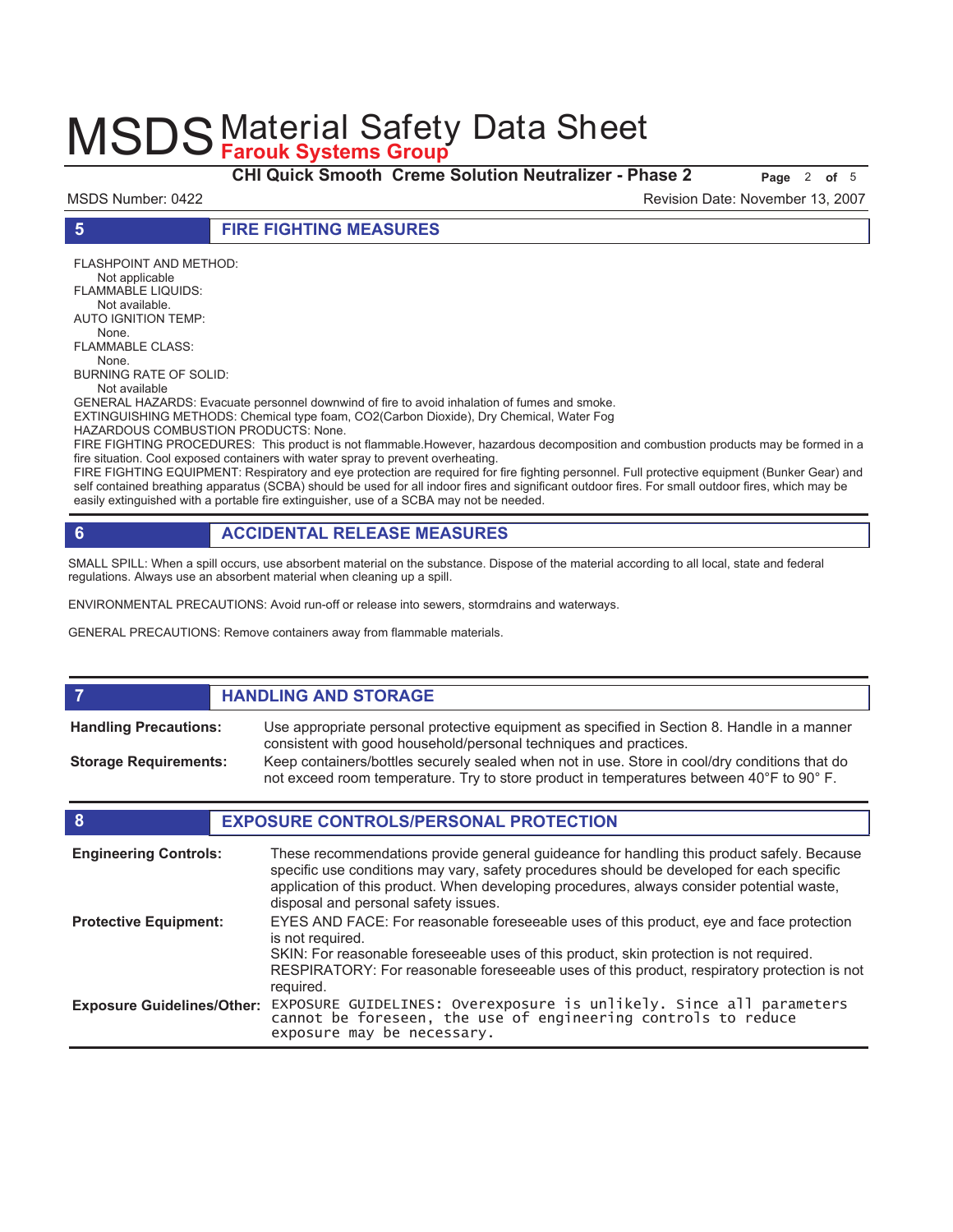**CHI Quick Smooth Creme Solution Neutralizer - Phase 2 Page 3 of 5** 

MSDS Number: 0422 Revision Date: November 13, 2007

### **9 PHYSICAL AND CHEMICAL PROPERTIES**

**Appearance:** White Opaque Viscous Liquid **Physical State:** Liquid **Odor:** Light, perfume fragrance **pH:** 3.0 - 4.0 **Vapor Pressure:** N/A **Vapor Density:** N/A

**Boiling Point:** N/A **Freezing/Melting Pt.:** N/A **Solubility:** Soluble in water. **Spec Grav./Density:** 0.980

**Viscosity:** 1700-2300 cps (spindle #6 @ 100 RMP

| 10                                            | <b>STABILITY AND REACTIVITY</b> |                       |
|-----------------------------------------------|---------------------------------|-----------------------|
| Stability:                                    |                                 | YES.                  |
| Conditions to avoid:                          |                                 | Extreme temperatures. |
| Materials to avoid (incompatability):         |                                 | None.                 |
| Hazardous Decomposition products: None known. |                                 |                       |
| <b>Hazardous Polymerization:</b>              |                                 | Will Not Occur.       |
|                                               |                                 |                       |

|  | e. |  |
|--|----|--|
|  |    |  |
|  |    |  |
|  |    |  |
|  |    |  |

### **11 TOXICOLOGICAL INFORMATION**

ACUTE: DERMAL LD50: Not available. ORAL LD50: Not available. INHALATION LC50: Not available. EYE EFFECTS: This product may cause irritation to eyes if not used under normal conditions. TARGET ORGANS: NONE. SENSITIZATIONS: Not available. CARCINOGENICITY: IARC: Listed by IARC - No. NTP: Listed by NTP - No. OSHA: Listed by OSHA - No.

MUTAGENICITY: Not available. REPRODUCTIVE EFFECTS: None. TERATOGENIC EFFECTS: Not available.

### **12 ECOLOGICAL INFORMATION**

ENVIRONMENTAL DATA: Not available. ECOTOXICOLOGICAL INFO: Not available. DISTRIBUTION: Not available. CHEMICAL FATE INFO: Not available.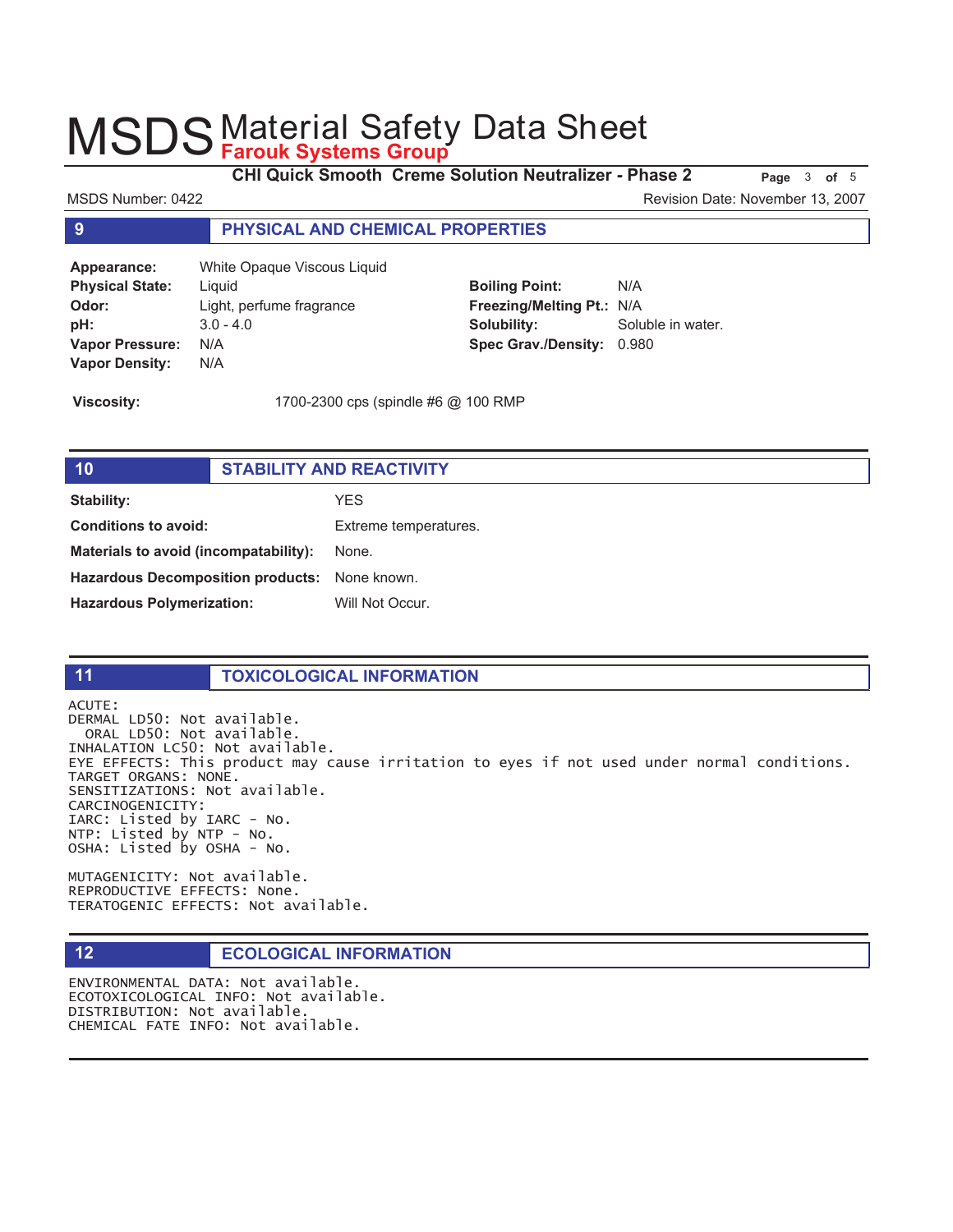**CHI Quick Smooth Creme Solution Neutralizer - Phase 2 Page** 4 of 5

MSDS Number: 0422 Revision Date: November 13, 2007

#### **13 DISPOSAL CONSIDERATIONS**

US EPA Waste Number and Descriptions:

DISPOSAL METHOD: Controlled release of diluted product into a biological wastewater treatment plant. COMPONENT WASTE NUMBER: No EPA Waste Numbers are applicable for this product's components. DISPOSAL INSTRUCTIONS: Dispose of waste material according to local, state and federal rules and regulations.

**14 TRANSPORT INFORMATION**

This product is not regulated as a hazardous material by the United States (DOT) or Canadian (TDG) transportation regulations.

DOT CLASSIFICATION: Shipping Name: CHI Quick Smooth Creme Solution Neutralizer - Phase 2. Class: None. Non-regulated, non-hazardous

IMDG CLASSIFICATION: Shipping Name: CHI Quick Smooth Creme Solution Neutralizer - Phase 2. Class: None Non-regulated, non-hazardous

IATA CLASSIFICATION: Shipping Name: CHI Quick Smooth Creme Solution Neutralizer - Phase 2. Class: None. Non-regulated, non-hazardous

1-800-424-9300 **CHEMTREC** 

 $1 - 703 - 527 - 3887$ Inside the united States **budies** Outside the United States

### **15 REGULATORY INFORMATION**

UNITED STATES: SARA TITLE III (Superfund Amendments and Reauthorization Act) 311/312 HAZARD CATEGORIES Fire: No. Pressure Generating: No. Reactivity: No. Acute: No. 313 REPORTABLE INGREDIENTS: Not applicable. TITLE III NOTES: None. CERCLA(Comprehensive Response, Compensation, and Liability Act) CERCLA RQ: None. TSCA(Toxic Substance Release Act) TSCA REGULATORY: All ingredients are listed in the TSCA Inventory. CANADA: WHMIS (WORKER HAZARDOUS MATERIAL INFORMATION SYSTEM) This product is WHMIS controlled. CANADIAN INGREDIENT DISCLOSURE LIST: Hydrogen Peroxide. CANADIAN ENVIRONMENTAL PROTECTION ACT: All intentional ingredients are listed on the DSL(Domestic Substance List). EUROPEAN COMMUNITY:

EU REGULATORY: All intentional ingredients are listed on the European's EINECS Inventory. STATE REGULATIONS: Not available. LOCAL REGULATIONS: Not available.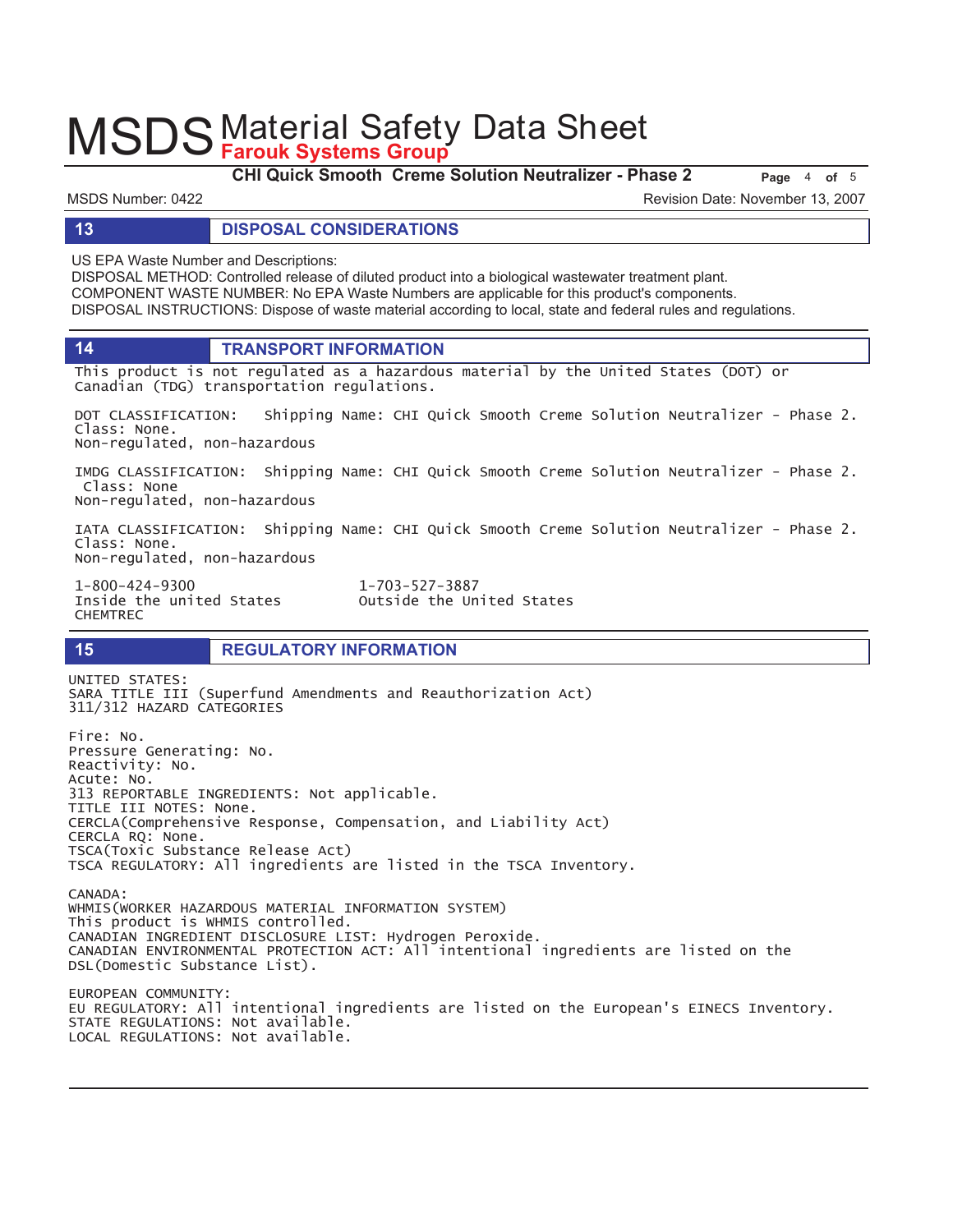**CHI Quick Smooth Creme Solution Neutralizer - Phase 2** Page 5 of 5

MSDS Number: 0422 Revision Date: November 13, 2007

| $\overline{A}$                           | <b>OTHER INFORMATION</b> |  |
|------------------------------------------|--------------------------|--|
| NFPA CODES:<br>$\cdots$<br>$\sim$ $\sim$ |                          |  |

Hazard Scale: 0 = Normal  $1 =$  Slight 2 = Moderate 3 = Serious 4 = Severe

NFPA RATING: FLAMMABILITY: 0 HEALTH: 1 REACTIVITY: 0 SPECIAL: None

HMIS RATING: FLAMMABILITY: 0 HEALTH: 1 PHYSICAL HAZARD: 0 PERSONAL PROTECTION: N/A

Disclaimer: Reasonable care has been taken in the preparation of this information, but the manufacturer makes no warranty of merchantability or any other warranty, expressed or implied, with respect to this information. The manufacturer makes no representations and assumes no liability for any direct, incidental or consequential damages resulting from its use.

**END OF MSDS DOCUMENT**

\_\_\_\_\_\_\_\_\_\_\_\_\_\_\_\_\_\_\_\_\_\_\_\_\_\_\_\_\_\_\_\_\_\_\_\_\_\_\_\_\_\_\_\_\_\_\_\_\_\_\_\_\_\_\_\_\_\_\_\_\_\_\_\_\_\_\_\_\_\_\_\_\_\_\_\_\_\_\_\_\_\_\_\_\_\_\_\_\_\_\_\_\_\_\_\_\_\_\_\_\_\_\_\_\_\_\_\_\_\_\_\_\_\_\_\_\_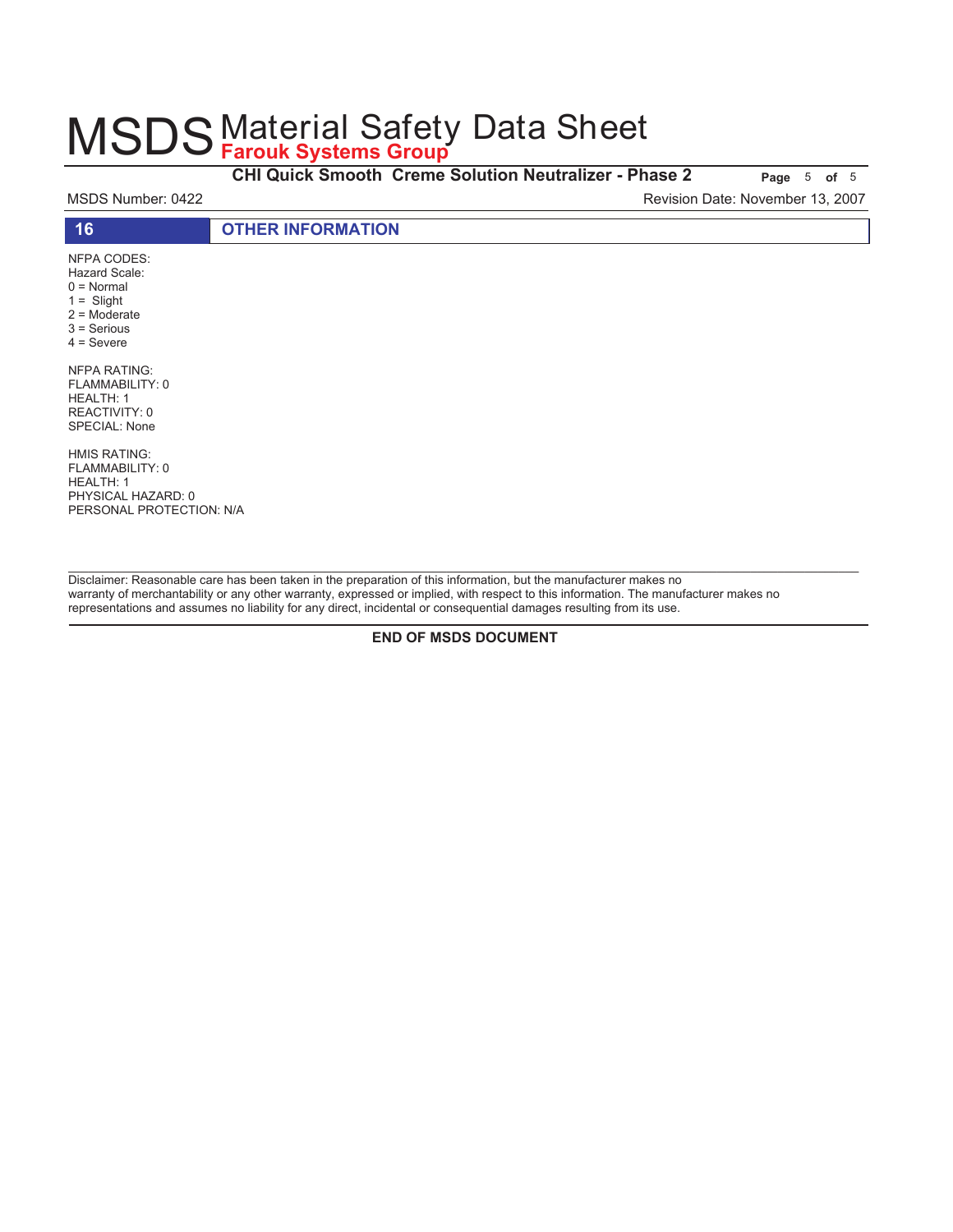**CHI Quick Smooth Creme Solution - Phase 1 Page** 1 of 5

MSDS Number: 0421 Revision Date: 11/01/2006

**1 PRODUCT AND COMPANY IDENTIFICATION**

#### **Manufacturer**

Farouk Systems, Inc. 250 Pennbright Houston, Texas 77090

**Contact:** EHS Department **Telephone Number:** 1-800-237-9175 **FAX Number: FAX Number:** 281-885-5512<br>**E-Mail:** ehsdept@farouk.com **Web** www.farouk.com

| <b>Product Name:</b>  | CHI Quick Smooth Creme Solution - Phase 1 |
|-----------------------|-------------------------------------------|
| <b>Revision Date:</b> | 11/01/2006                                |
| <b>MSDS Number:</b>   | 0421                                      |
| <b>Synonyms:</b>      | CHI Quick Smooth Creme Solution - Phase 1 |
| <b>Product Use:</b>   | Toiletry, Cosmetic Applications           |

#### **2 COMPOSITION/INFORMATION ON INGREDIENTS**

| Ethanolamine Thioglycolate | >21.8%   |
|----------------------------|----------|
| Stearyl Alcohol            | >4.2%    |
| Ceteareth-20               | $>3.8\%$ |

| $\overline{3}$         | <b>HAZARDS IDENTIFICATION</b>                                                               |
|------------------------|---------------------------------------------------------------------------------------------|
| <b>Route of Entry:</b> | Ingestion<br>Eyes<br>Inhalation                                                             |
| <b>Target Organs:</b>  | None.                                                                                       |
| Inhalation:            | If used improperly, this product may cause dizziness, headache and difficulty in breathing. |
| <b>Skin Contact:</b>   | May cause slight irritation to the skin.                                                    |
| <b>Eye Contact:</b>    | May cause burning and irritation to the eyes.                                               |
| Ingestion:             | May cause irritation to the digestive tract.                                                |

#### **4 FIRST AID MEASURES**

| Inhalation:<br><b>Skin Contact:</b> | Remove person from contaminated area to fresh air.<br>Wash with soap and water.                                                                  |
|-------------------------------------|--------------------------------------------------------------------------------------------------------------------------------------------------|
| <b>Eye Contact:</b>                 | Remove any contact lenses, if necessary, and immediately flush eyes with plenty of water for 15 minutes.<br>Seek medical attention if necessary. |
| Ingestion:                          | Wash mouth out and drink plenty of water. Seek medical attention if necessary.                                                                   |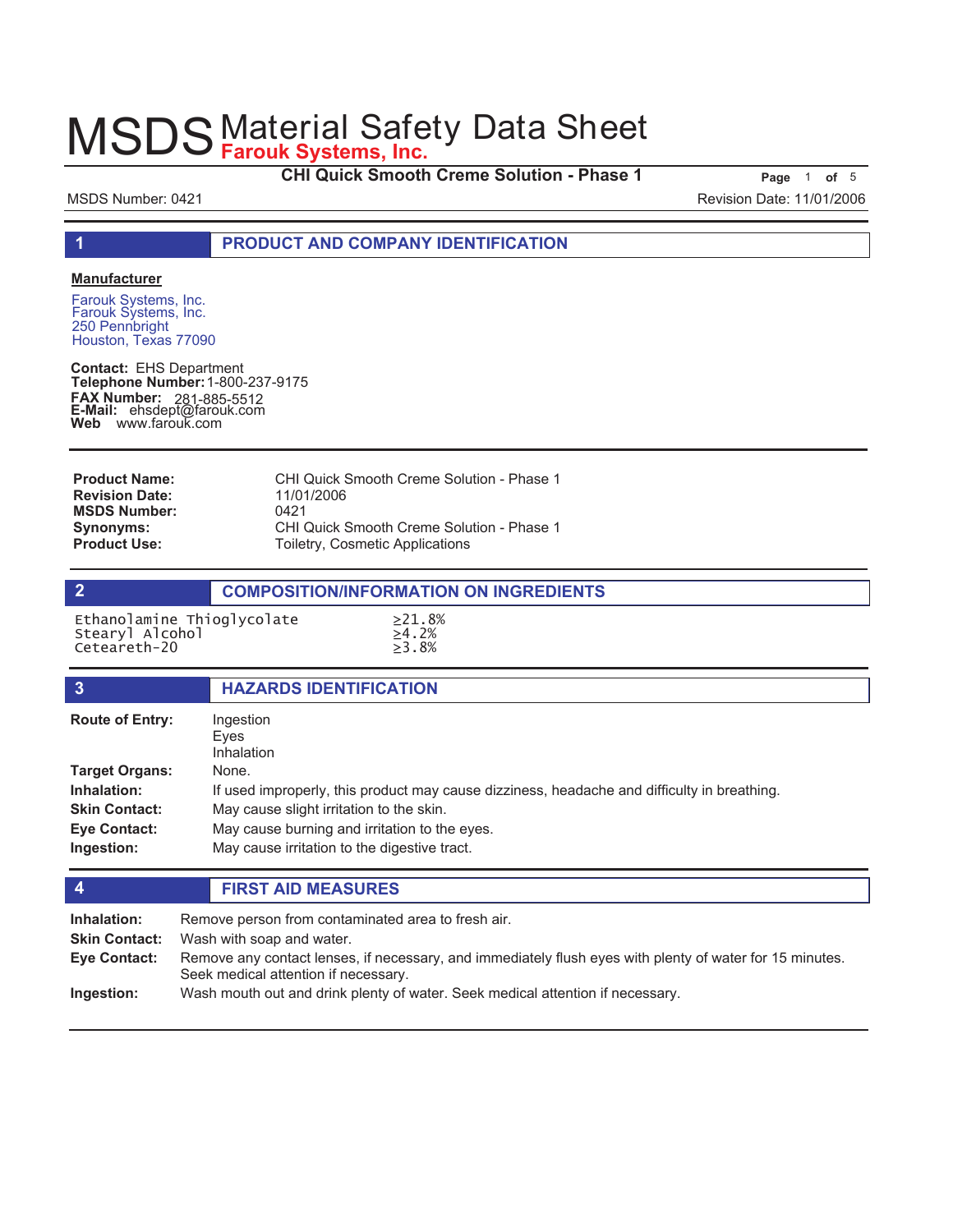**CHI Quick Smooth Creme Solution - Phase 1** Page 2 of 5

MSDS Number: 0421 Revision Date: 11/01/2006

**5 FIRE FIGHTING MEASURES**

FLASHPOINT AND METHOD: Not applicable. FLAMMABLE LIQUIDS: Not available. AUTO IGNITION TEMP: Not available. FLAMMABLE CLASS: None. BURNING RATE OF SOLID: Not available GENERAL HAZARDS: Evacuate personnel downwind of fire to avoid inhalation of fumes and smoke. EXTINGUISHING METHODS: Chemical type foam, CO2(Carbon Dioxide), Dry Chemical, Water Fog HAZARDOUS COMBUSTION PRODUCTS: None.

FIRE FIGHTING PROCEDURES: This product is non-flammable.However, hazardous decomposition and combustion products may be formed in a fire situation. Cool exposed containers with water spray to prevent overheating. Containers may build up pressure at elevated temperatures. FIRE FIGHTING EQUIPMENT: Respiratory and eye protection are required for fire fighting personnel. Full protective equipment (Bunker Gear) and self contained breathing apparatus (SCBA) should be used for all indoor fires and significant outdoor fires. For small outdoor fires, which may be easily extinguished with a portable fire extinguisher, use of a SCBA may not be needed.

# **6 ACCIDENTAL RELEASE MEASURES**

SMALL SPILL: When a spill occurs, use absorbent material on the substance. Dispose of the material according to all local, state and federal regulations. Always use an absorbent material when cleaning up a spill.

ENVIRONMENTAL PRECAUTIONS: Avoid run-off or release into sewers, stormdrains and waterways.

GENERAL PRECAUTIONS: Remove containers away from flammable materials.

|                              | <b>HANDLING AND STORAGE</b>                                                                                                                                                              |
|------------------------------|------------------------------------------------------------------------------------------------------------------------------------------------------------------------------------------|
| <b>Handling Precautions:</b> | Use appropriate personal protective equipment as specified in Section 8. Handle in a manner<br>consistent with good household/personal techniques and practices.                         |
| <b>Storage Requirements:</b> | Keep containers/bottles securely sealed when not in use. Store in cool/dry conditions that do<br>not exceed room temperature. Try to store product in temperatures between 40°F to 90°F. |

### **8 EXPOSURE CONTROLS/PERSONAL PROTECTION**

| <b>Engineering Controls:</b>      | These recommendations provide general guideance for handling this product safely. Because<br>specific use conditions may vary, safety procedures should be developed for each specific<br>application of this product. When developing procedures, always consider potential waste,<br>disposal and personal safety issues. |
|-----------------------------------|-----------------------------------------------------------------------------------------------------------------------------------------------------------------------------------------------------------------------------------------------------------------------------------------------------------------------------|
| <b>Protective Equipment:</b>      | EYES AND FACE: For reasonable foreseeable uses of this product, eye and face protection<br>is not required.<br>SKIN: For reasonable foreseeable uses of this product, skin protection is not required.<br>RESPIRATORY: For reasonable foreseeable uses of this product, respiratory protection is not<br>required.          |
| <b>Exposure Guidelines/Other:</b> | EXPOSURE GUIDELINES: Overexposure is unlikely. Since all parameters cannot be foreseen, the use of engineering controls to reduce<br>exposure may be necessary.                                                                                                                                                             |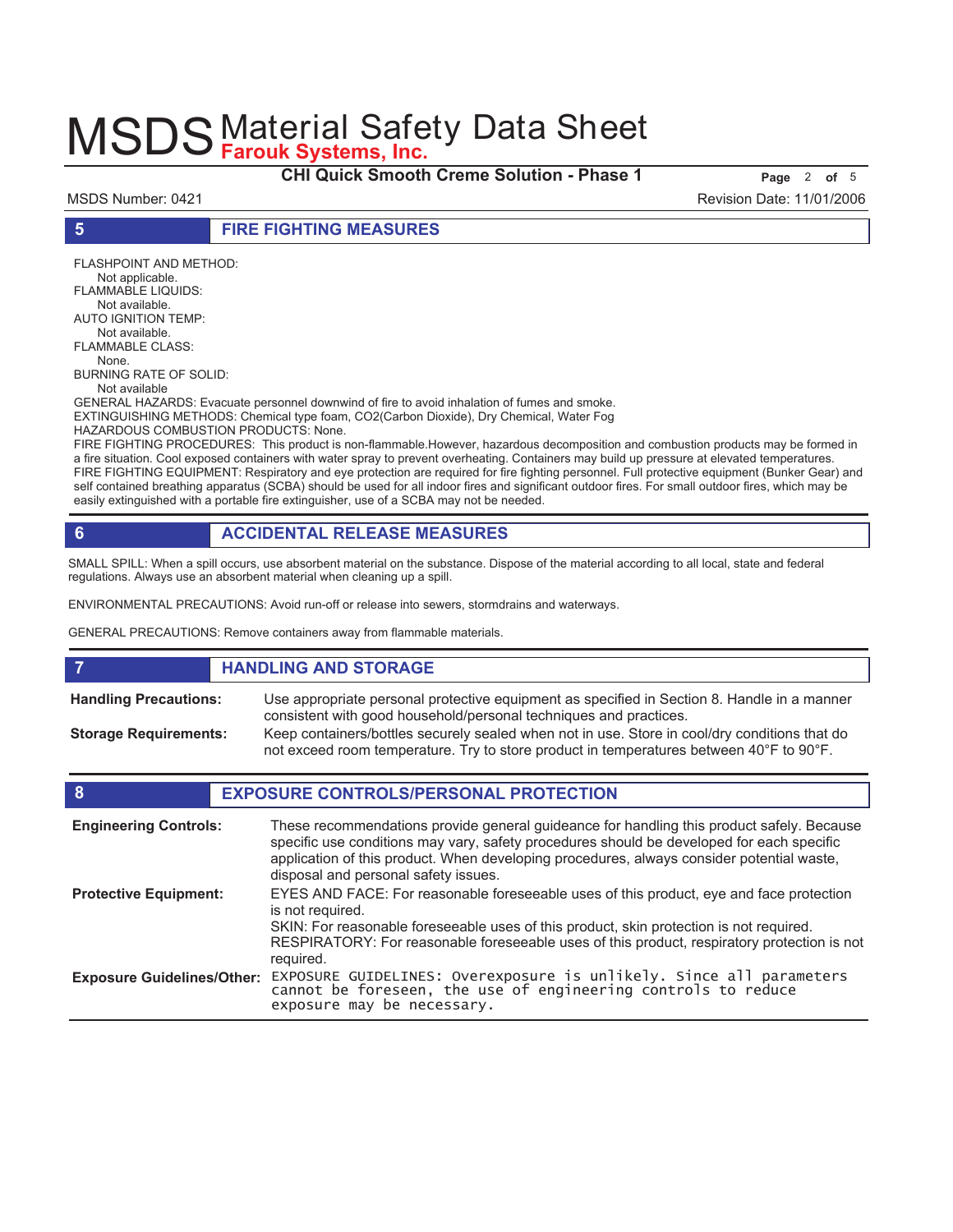Creme

**CHI Quick Smooth Creme Solution - Phase 1 Page 3 of 5** 

#### MSDS Number: 0421 Revision Date: 11/01/2006

### **9 PHYSICAL AND CHEMICAL PROPERTIES**

| Appearance:            | <b>Yellowish Crei</b> |
|------------------------|-----------------------|
| <b>Physical State:</b> | Creme                 |
| Odor:                  | Characteristic        |
| pH:                    | $8.5 - 8.9$           |
| <b>Vapor Pressure:</b> | N/A                   |
| <b>Vapor Density:</b>  | N/A                   |

**Boiling Point:** 212° F **Freezing/Melting Pt.:** N/A **Solubility:** Soluble in water. **Spec Grav./Density:** 1.0

| 10                                            | <b>STABILITY AND REACTIVITY</b> |                           |
|-----------------------------------------------|---------------------------------|---------------------------|
| <b>Stability:</b>                             |                                 | YES.                      |
| Conditions to avoid:                          |                                 | Temperatures over 140° F. |
| Materials to avoid (incompatability):         |                                 | Strong oxidizing agents.  |
| Hazardous Decomposition products: None known. |                                 |                           |
| <b>Hazardous Polymerization:</b>              |                                 | Will Not Occur.           |
|                                               |                                 |                           |

#### **11 TOXICOLOGICAL INFORMATION**

ACUTE: DERMAL LD50: Not available. ORAL LD50: Not available. INHALATION LC50: Not available. EYE EFFECTS: This product may cause irritation to eyes if not used under normal conditions. TARGET ORGANS: NONE. SENSITIZATIONS: Not available. CARCINOGENICITY: IARC: Listed by IARC - No. NTP: Listed by NTP - No. OSHA: Listed by OSHA - No.

MUTAGENICITY: Not available. REPRODUCTIVE EFFECTS: None. TERATOGENIC EFFECTS: Not available.

### **12 <b>ECOLOGICAL INFORMATION**

ENVIRONMENTAL DATA: Not available. ECOTOXICOLOGICAL INFO: Not available. DISTRIBUTION: Not available. CHEMICAL FATE INFO: Not available.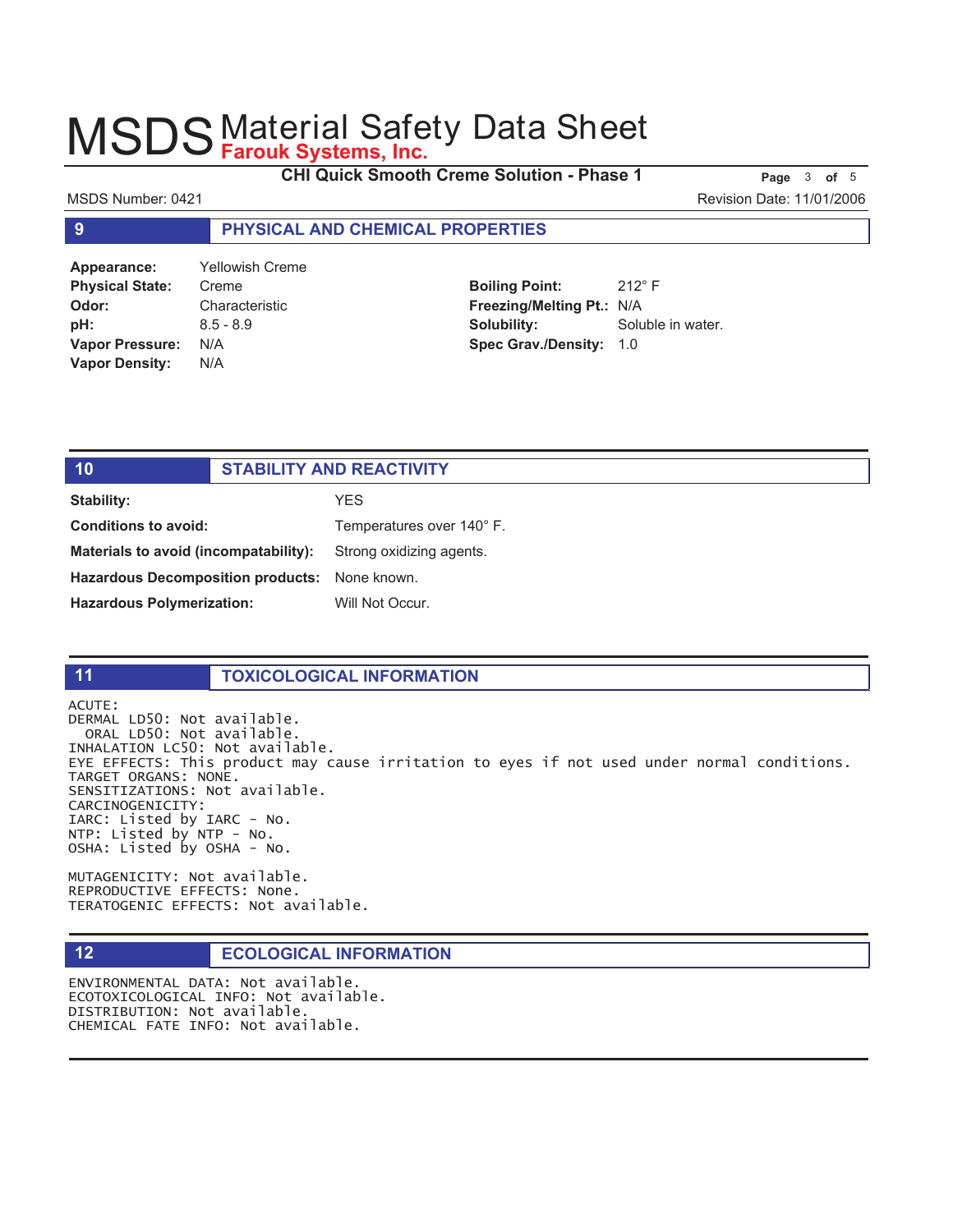**CHI Quick Smooth Creme Solution - Phase 1** Page 4 of 5

MSDS Number: 0421 Revision Date: 11/01/2006

#### **13 DISPOSAL CONSIDERATIONS**

US EPA Waste Number and Descriptions:

DISPOSAL METHOD: Controlled release of diluted product into a biological wastewater treatment plant. COMPONENT WASTE NUMBER: No EPA Waste Numbers are applicable for this product's components. DISPOSAL INSTRUCTIONS: Dispose of waste material according to local, state and federal rules and regulations.

**14 TRANSPORT INFORMATION**

This product is not regulated as a hazardous material by the United States (DOT) or Canadian (TDG) transportation regulations.

DOT CLASSIFICATION: Shipping Name: CHI Quick Smooth Cream Solution - Phase 1. Class: None. Non-hazardous, non-regulated

IMDG CLASSIFICATION: Shipping Name: CHI Quick Smooth Creme Solution - Phase 1. Class: None.

Non-hazardous, non-regulated

LOCAL REGULATIONS: Not available.

IATA CLASSIFICATION: Shipping Name: CHI Quick Smooth Creme Solution - Phase 1. Class: None. Non-hazardous, non-regulated

1-800-424-9300  $1 - 703 - 527 - 3887$ **CHEMTREC** 

Inside the United States outside the United States

# **15 REGULATORY INFORMATION**

UNITED STATES: SARA TITLE III (Superfund Amendments and Reauthorization Act) 311/312 HAZARD CATEGORIES Fire: No. Pressure Generating: No. Reactivity: No. Acute: No. 313 REPORTABLE INGREDIENTS: Not applicable. TITLE III NOTES: None. CERCLA(Comprehensive Response, Compensation, and Liability Act) CERCLA RQ: None. TSCA(Toxic Substance Release Act) TSCA REGULATORY: All ingredients are listed in the TSCA Inventory. CANADA: WHMIS(WORKER HAZARDOUS MATERIAL INFORMATION SYSTEM) This product is WHMIS controlled. CANADIAN INGREDIENT DISCLOSURE LIST: Monoethanolamine CANADIAN ENVIRONMENTAL PROTECTION ACT: All intentional ingredients are listed on the DSL(Domestic Substance List). EUROPEAN COMMUNITY: EU REGULATORY: All intentional ingredients are listed on the European's EINECS Inventory. STATE REGULATIONS: Not available.